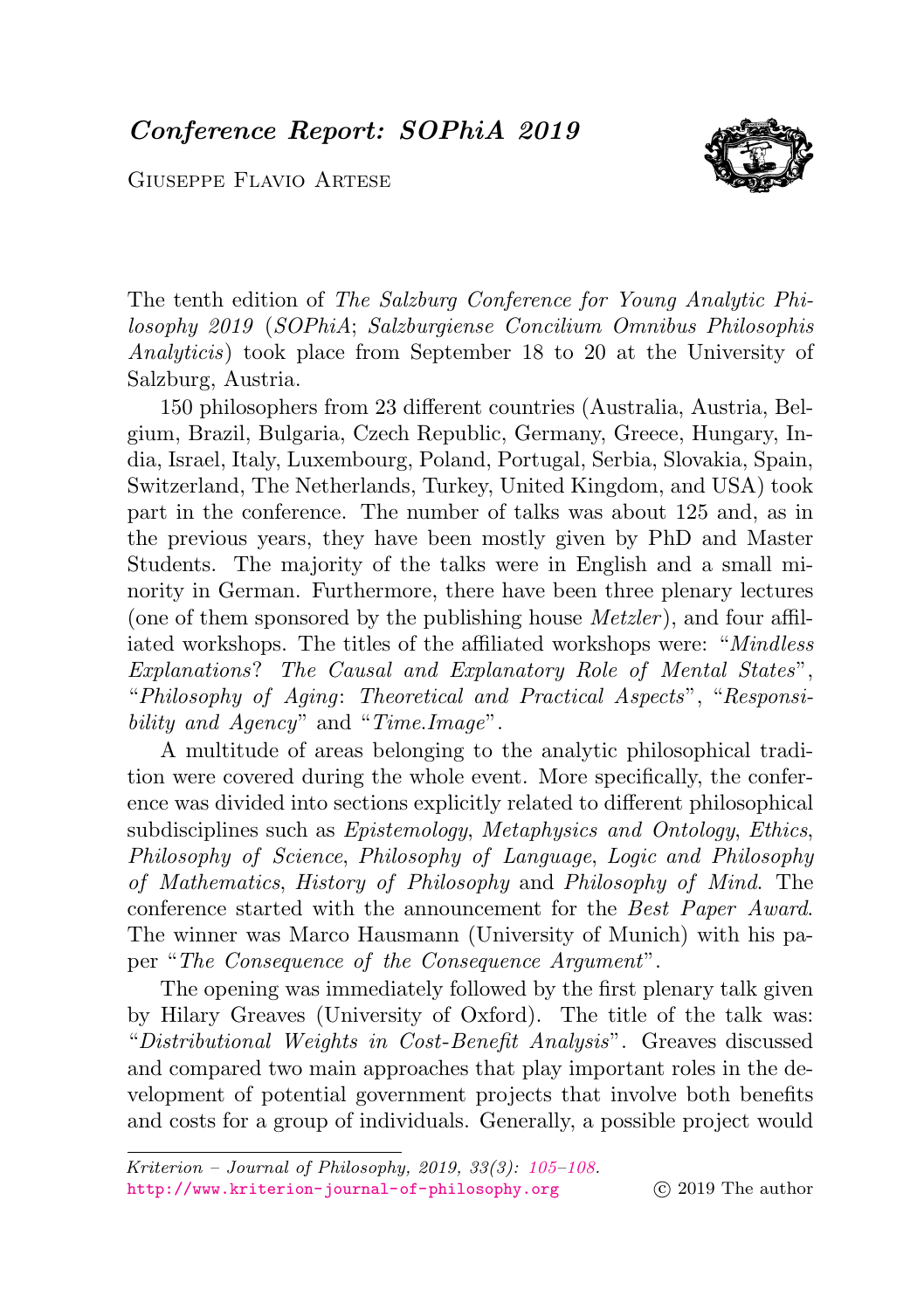on balance benefit a group of people, and would on balance harm another one. At this point, the problem that automatically emerges is to understand how benefits/costs are aggregated across people. Theorists generally disagree on how this aggregation should be performed. Some argue that such aggregation needs to be unweighted, because, so they argue, it suffices to sum individuals' willingness to pay (in monetary terms) to have a project go ahead. In contrast, defenders of the weighted approach argue that a project should go ahead depending on whether the benefit or cost of a fixed size (also in monetary terms) counts for more when it accrues to a poor than to a rich person. Many philosophers seem to consider the weighted approach as the correct one. Greaves discussed sources of opposition to this consensus coming both from governmental and private actors. More particularly, she analysed cases where projects that seem to pass a cost-benefit analysis test actually reduced social welfare.

The first day of the conference had six parallel sessions (each slot included between six and eight talks) explicitly related to the areas of Epistemology, Metaphysics and Ontology, Ethics, Philosophy of Language, Philosophy of Science, and Logic and Philosophy of Mathematics. The day ended with a get together in form of a warm evening buffet.

On the second day, the sections dedicated to Philosophy of Science, Philosophy of Language and Logic and Philosophy of Mathematics were substituted by the ones related to the areas of *History of Philosophy* and Philosophy of Mind. One whole slot was fully occupied by the affiliated workshop "Mindless Explanations? The Causal and Explanatory Role of Mental States". The other sections remained unchanged.

In the afternoon, Philip Kitcher (Columbia University) held a plenary lecture entitled "Pragmatism, Truth, and Progress". Roughly, Kitcher tried to shed light on and reconcile two different approaches to the notion of truth: Pragmatism and Tarski's formal account. In Kitcher's investigation the notion of progress (seen under pragmatist lenses in the sense of allowing for solving problems) played a central role. In his view, truth emerges as you solve problems. Potential truths remain as such and improve their qualifications the longer they remain effective in problem-solving. Kitcher also discussed how his approach can become useful in clarifying the idea of correspondence between representations and the world.

After the plenary, the conference hosted a *Session:* Open *Access* Publishing – Info and Discussion. On this occasion, Christoph Schirmer, senior commissioning editor at the publishing house De Gruyter gave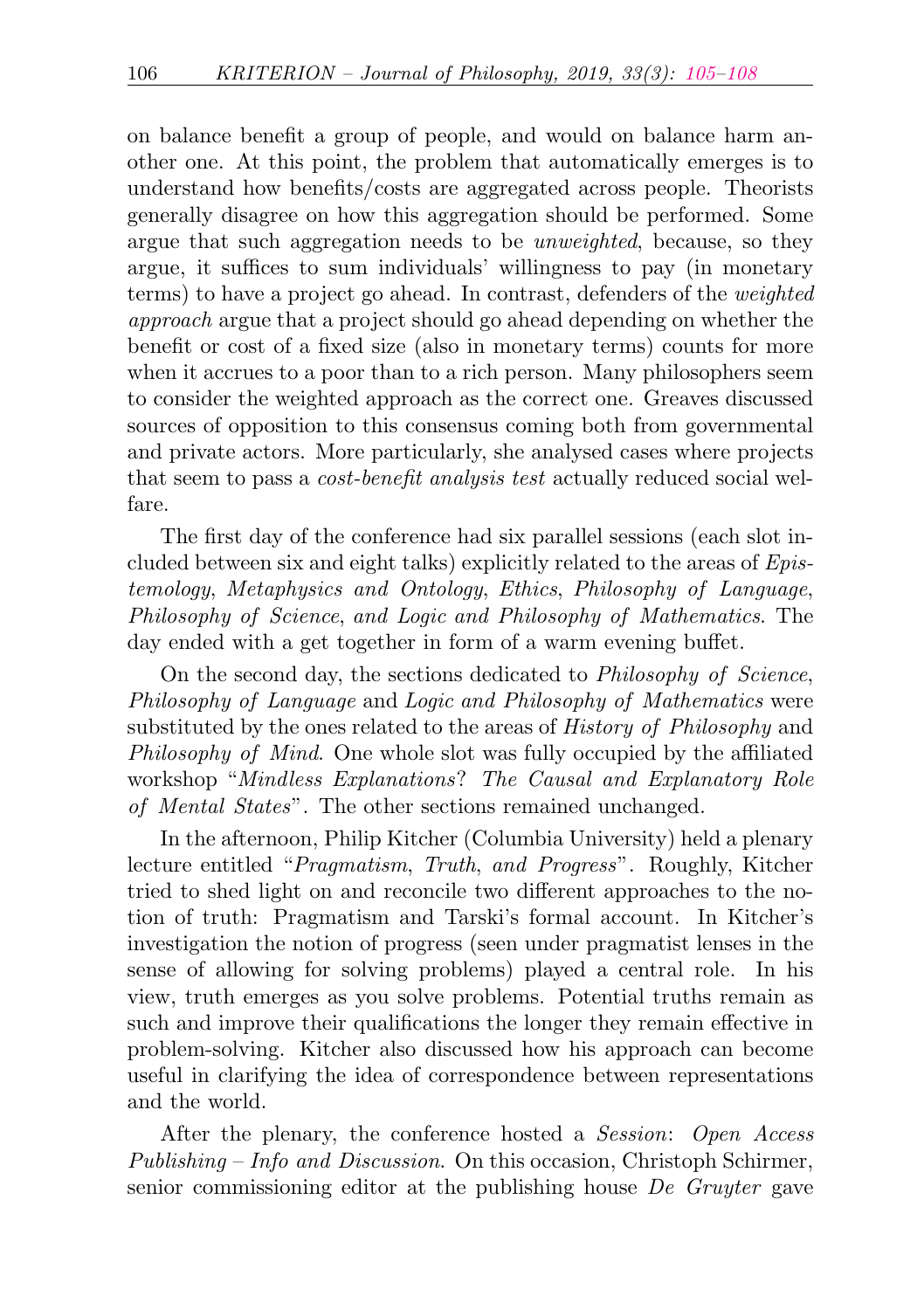a short introduction into current developments in scholarly publishing. The introduction was followed by Q&A and a vivid discussion.

The remainder of the day was assigned to the previously mentioned workshops. The workshop "Mindless Explanations? The Causal and Explanatory Role of Mental States" featured talks of Margit Scheibel (University of Duesseldorf), Maria Sekatskaya (University of Duesseldorf), David Hommen (University of Duesseldorf) and Alexander Gebharter (University of Groningen). The workshop "Time.Image" featured talks of Sarah Kolb (University of Vienna/Linz), Vivien Grabowski (University of Cologne), Maximilian Lehner (University of Linz), and Eva Kernbauer (University of Vienna). The speakers of the workshop "Philosophy of Aging: Theoretical and Practical Aspects" were Cristian Saborido (University of Madrid), Pablo García-Barranquero (University of Málaga), Michael Breitenbach (University of Salzburg), Mark Rinnerthaler (University of Salzburg), Stefano Giaimo (Max Planck Institute for Evolutionary Biology), Günter Lepperdinger (University of Salzburg), Gregor Greslehner (CNRS), and Maël Lemoine (University of Bordeaux). The workshop "Responsibility and Agency" featured talks of Hannah Altehenger (Bielefeld University), Sofia Bonicalzi (LMU Munich), Leonhard Menges (University of Salzburg), and Jan-Willem Wieland (University of Amsterdam).

The third day started with the same sessions as the day before (with the only difference that the slot dedicated to Metaphysics and Ontology began in the early evening instead of the morning). In the afternoon, participants had the chance to listen to Hannes Leitgeb, editor in chief of the Springer journal Erkenntnis. His talk aimed at explaining and elucidating the academic publication processes for early-career scholars or, more generally, to participants with less experience in publishing and collaborating with academic journals. Afterward, the parallel talks proceeded without impediments until in the evening the Metzler Lecture was given by Hannes Leitgeb (MCMP, LMU Munich). The title of his talk was: "On Merely Expressive Devices". As the title suggests, Leitgeb developed a new semantics for merely expressive devices (linguistic expressions that can help in expressing or grasping a thought without influencing the truth conditions of the propositions expressed themselves). Roughly, Leitgeb argued that his approach to semantics can throw light on different current philosophical debates in philosophy of language, logic and metaphysics.

The conference ended with a closing dinner. The conference was supported by: KRITERION – Journal of Philosophy, Land Salzburg, Men